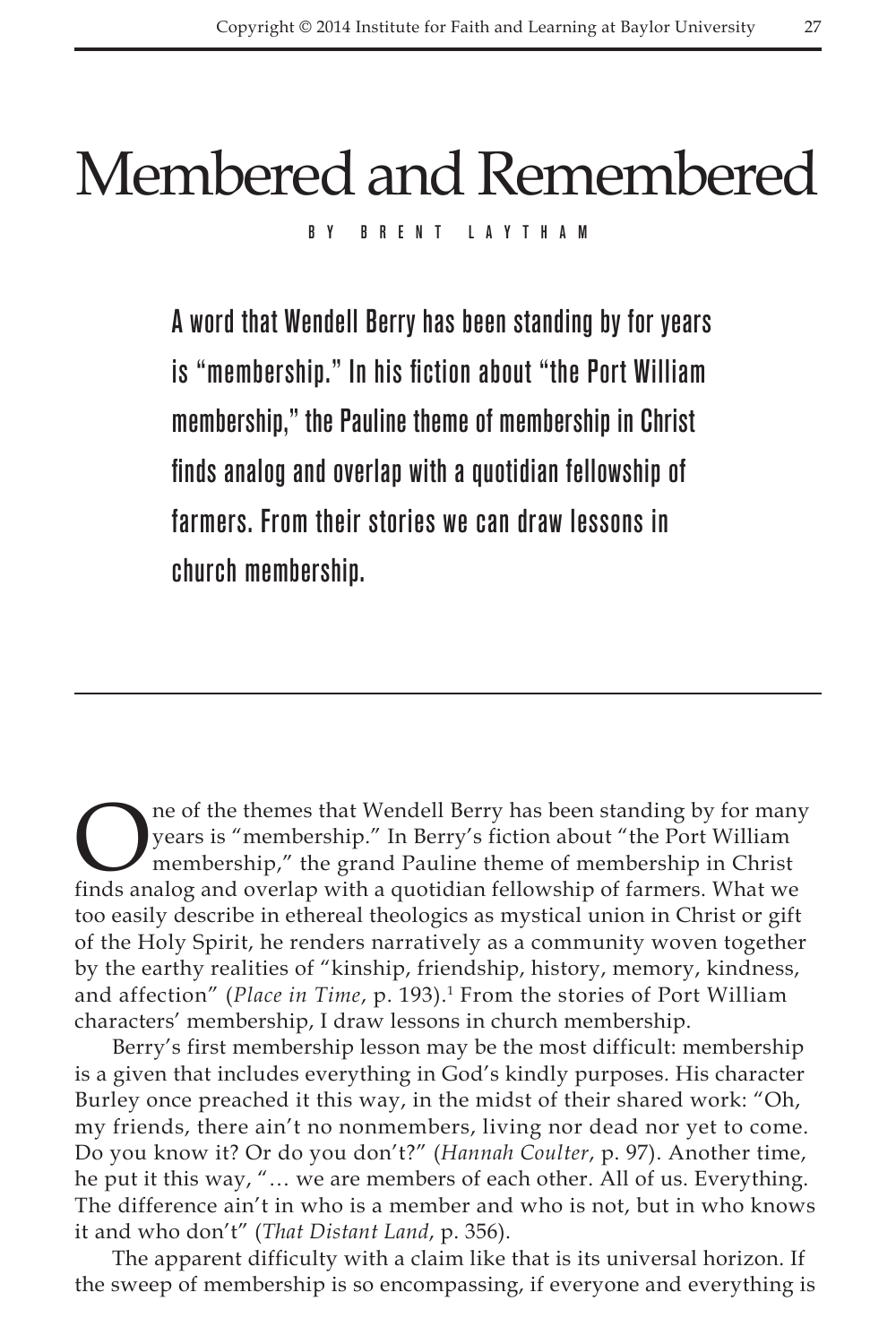membered, what possible work could the claim do, what significant difference does it make? Moreover, a church seeking membership lessons from Berry will stumble over this apparent transposition from ecclesiology to creation. Paul deployed the term to describe the inter relation of the Church in and to Christ; e.g. "we are members of one another" (Ephesians 4:25). Berry has very nearly placed these exact same words on Burley's lips. Yet, Paul's claim seems to be universalized and naturalized into a description of creatureliness itself.

That transposition is acceptable and true, precisely as it reminds us that finally membership in the Church is not about maintaining exclusions of unbelievers and non-human creatures from God's redeeming work, but about becoming a foretaste of the inclusive renewal in Christ of "All of us. Everything." Put theologically, membership in Christ presupposes our shared origin as members with all creatures of God's very good creation (John 1:3), which includes our shared destiny in the renewal of all things (Ephesians 1:10).

Berry recently essayed this most encompassing sense of membership in the line "Much happiness, much joy, can come to us from our membership in a kindness so comprehensive and original."2 His gesture toward happiness and joy takes us into the most difficult part of universal membership, which is not the intellectual work of properly relating redemption to creation. It is the affectional and practical work of dwelling in divine kindness, of rejoicing in God's delights, of knowingly receiving, enacting, and celebrating a given membership that crucifies our pretensions of choosing and controlling our belonging. In reminding us that we are woven into a belonging that precedes and grounds us, that produces and guides us, that beckons and blesses us, Berry is inviting us to acknowledge, receive, embrace, enact, and cherish all things through our *knowing participati*on in "a kindness so comprehensive." He is inviting us to share in Andy Catlett's transcendent vision that ends *Remembering*, of every creature singing their being as "one song, the song of the many members of one love" (*Three Short Novels*, p. 220). So the first lesson is that particular instantiations of membership, be they Berry's Port William farmers or your local church, should learn to rejoice in and sing with our given membership with everything in One who is comprehensive kindness and enduring, redeeming love.

Berry's second lesson is that membership is given before it is chosen, given because it cannot be earned. Let us begin with choice, the demigod of autonomous Western culture. Doesn't American Christianity mostly believe and practice church membership as something we choose? Modernity has infected us to value our own decisions and accomplishments too much and to value being given too little. Yet membership in Christ is given by the Spirit rather than earned or even chosen; receiving it involves working and choosing, but neither our decisions nor our determined effort could ever procure it. It is always gift.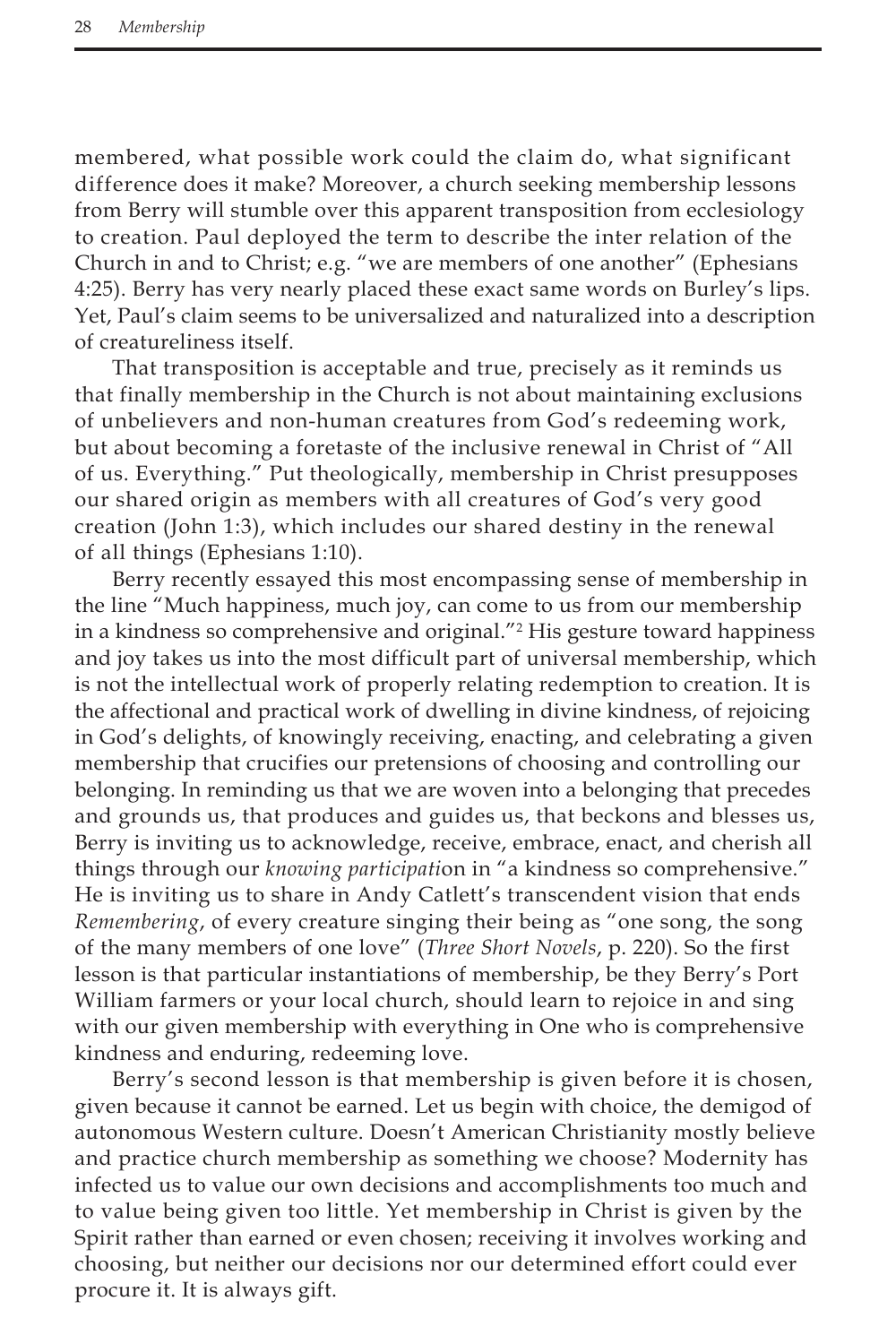Berry's fiction shows the subtle interactions of effort and gift, decision and grace, in the journey of outsiders into full membership. The novels *Jayber Crow* and *Hannah Coulter* are first person remembrances of being given membership in the fellowship of shared work, knowledge, conversation, and pleasure. Several of the short stories display Mary and Elton Penn receiving membership that brings them educational, emotional, and economic benefit. While Mary's response is overwhelming gratitude, Elton's is to resent and resist receiving what he cannot earn or choose. In a poignant story of being bequeathed a farm he cannot afford, Elton struggles against receiving a belonging that he cannot earn. He tells Wheeler Catlett "I want to make it on my own. I don't want a soul to thank" (*That Distant Land*, p. 283). Wheeler shows Elton (and us) that because land and love and membership are realities we did not make, they "can't exist at all except as gifts" (p. 288). So membership cannot be earned, nor in a sense even chosen. But when the gift of membership chooses us, we can choose it in response. "The way you got in…was by being chosen. The way you stay in it is by choice" (p. 284).

Plenty of American Christians take membership vows in full awareness that they have not earned their place in the Church. Yet the pervasive voluntarism and consumerism that distort our culture inexorably press us toward imagining and thus living as if we chose our membership (voluntarism) and that choice made it ours (consumerism). Berry's Port William

stories are a bracing reminder that membership comes to us as gift and chooses us by grace, eliciting and enabling our grateful choosing and giving as response.

The third lesson grounds membership in shared soil and common place. Paul tells the Corinthians that spiritual gifts are given for the common good (1 Corinthians 12:7). Berry reminds us that common good requires common ground; membership needs and belongs to a particular

The voluntarism and consumerism of our culture press us toward living as if we chose our membership and that choice made it ours. Berry reminds us that membership comes to us as gift and chooses us by grace, eliciting and enabling our grateful choosing and giving as response.

place. This does not renew an "edifice complex"; Christ's Church is certainly not a building. Indeed, Laura Milby (the preacher's wife) notices the profound disconnect between what goes on in the church building and her town's daily life. "It was as though the building…contained…a solemnity that the people…could neither inflect with the tone of their daily preoccupations nor transpose into their daily lives" (*A Place in Time*, p. 54).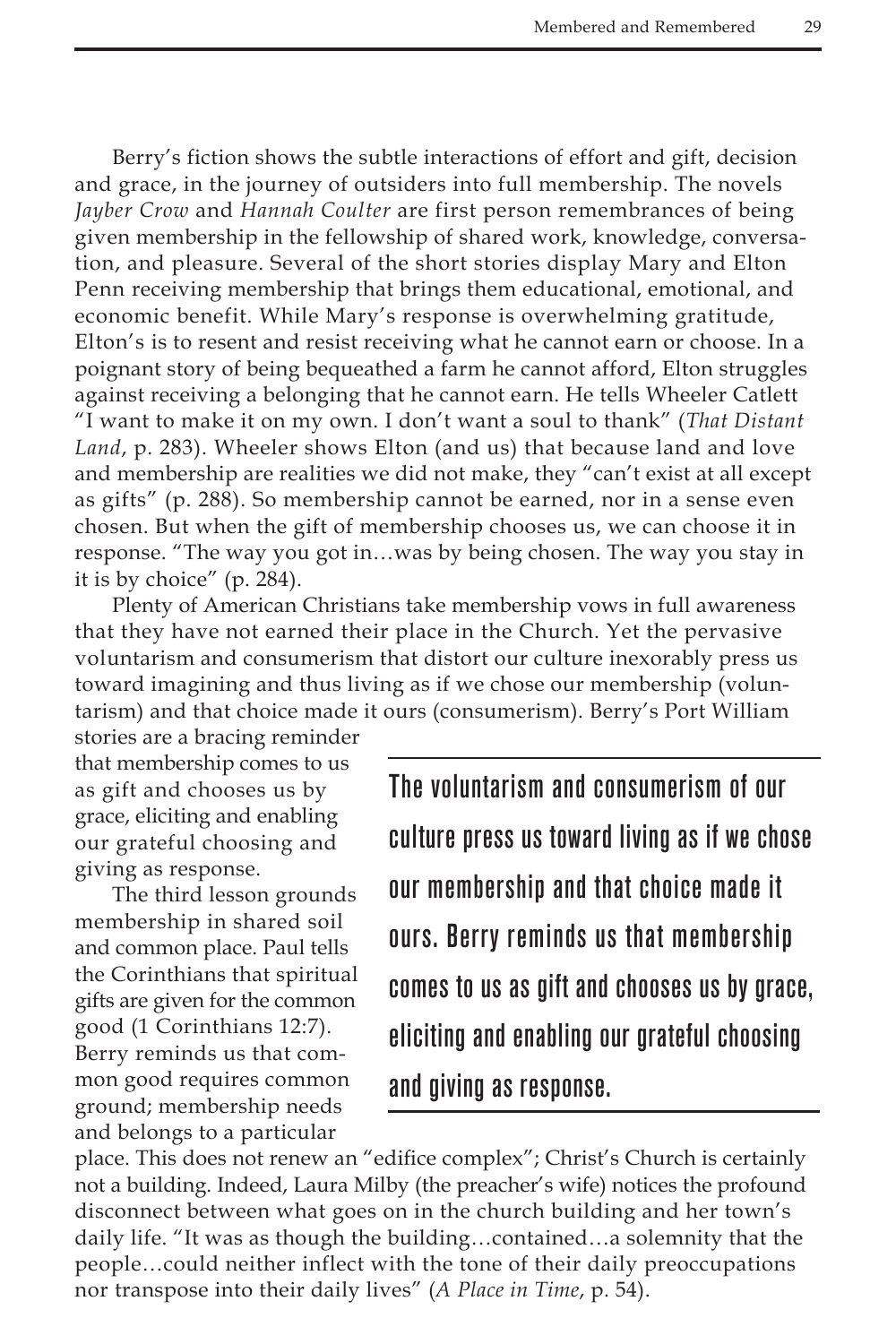Nonetheless, the body of Christ is a *placed* people, as indicated by the common New Testament custom of placing letters to the church in Corinth, the churches of Galatia, the saints in Ephesus, and so on. Thus, membership transpires on common ground, and the exercise of the various gifts (1 Corinthians 12:4) takes place in particular places. Modern mobility has trained us to be relatively indifferent to where we are, to treat places more like interchangeable widgets or consumer goods than like treasures to be cherished. This attitude infects church membership in a variety of ways, including churches that imagine themselves as essentially placeless and fail to care for the place where they are.

Berry's imaginative account of the membership *of Port William* offers to re-soil our souls and re-place our memories. He regularly reminds us how placed is our membership. Old Jack comes to belong to his farm "by the expenditure of history and work" (*Memory of Old Jack*, p. 164). Art Rowanberry's very "thoughts were placed and peopled" (*Place in Time*, p. 190). We live, work, converse, enjoy, suffer, and hope together in a particular place. Berry's vision of encompassing love invites us to see that the true requirement of membership is that such enactments transpire not only *in,* but *with* and *for* a particular place. His members do not just work *on* their farms; they work *for* and *with* them. Our church membership must learn to work in, with, and for its place.

The fourth lesson is that the gift of membership subsists in shared labors and loves. Hannah Coulter gets at this point when she says "Our life and our work were not the same thing maybe, but they were close" (*Hannah Coulter*, p. 89). Given the kind of work they shared—nonmechanized farming—conversation was not only possible but almost a necessary accompaniment. Past labors and co-laborers would be called into speech, making for "a sort of ritual of remembrance, too, when we speak of other years and remember younger selves and the absent and the dead—all those we have, as we say, 'gone down the row with'" (*That Distant Land*, pp. 313-314).

An obvious connection to the labors of the local church is seen when Mat Feltner led the cleaning of the cemetery each year (*Jayber Crow*, chapter 19). Church members who have shared the labor of cooking together, or building a Habitat house, will likely recognize having participated in similar "rituals of remembrance" as they worked, and Berry's fiction helps us to see the non-utilitarian value that attaches to such regular patterns of labor. But there is more even than that, glimpsed perhaps in Burley Coulter's narration of the same phenomenon: "It's a mystery how the voices gather. Our talk at row ends or in the barn or stripping room would call up the voices of the absent and the dead" (*A Place in Time*, p. 30). Church talk around meals or service and especially in worship—is and ought to be a gathering up of voices in the mystery of God, so that their faith and hope is spoken again through us.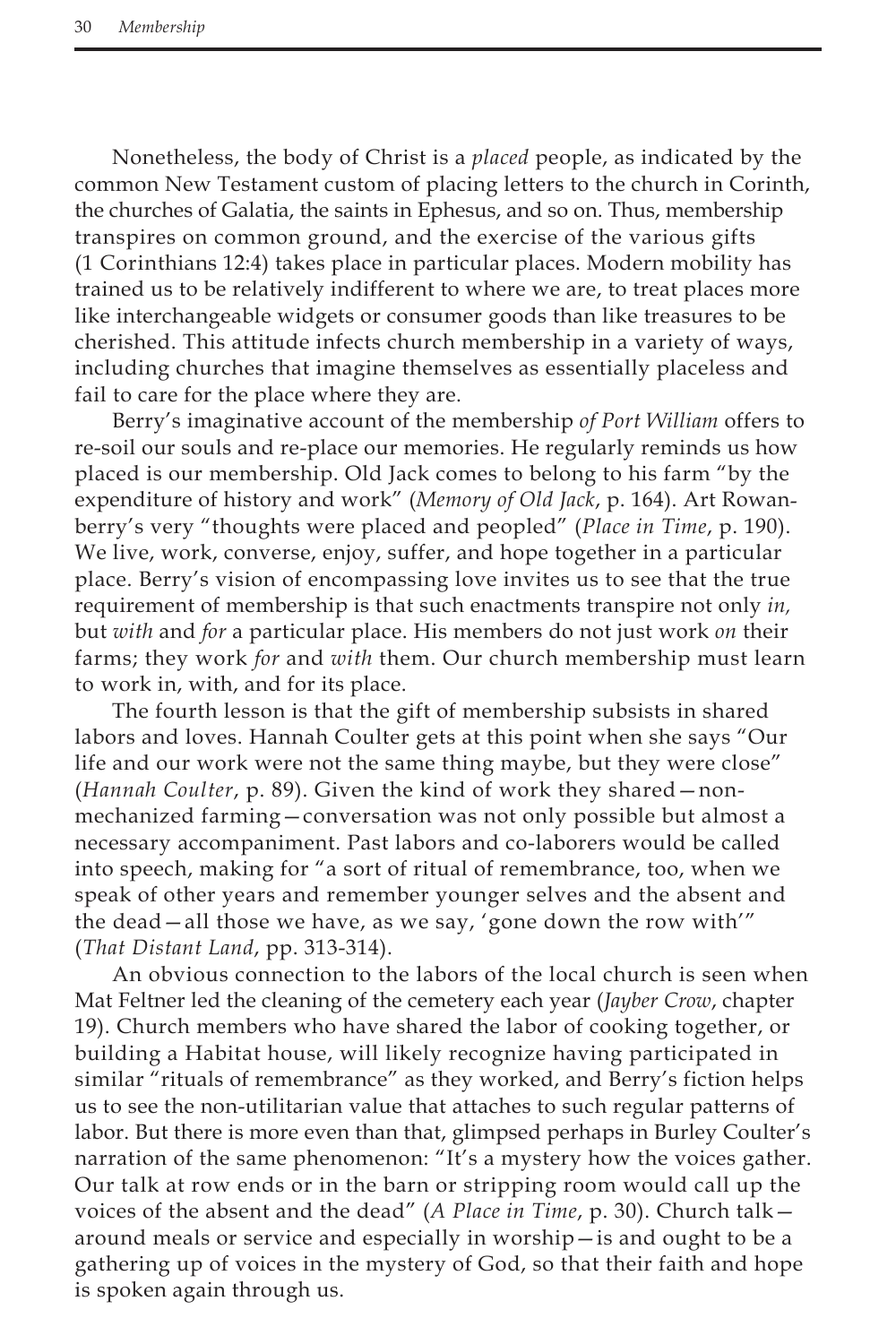An even deeper lesson can be found in "rhymed labors," as when Hannah Coulter finds herself "at work and thinking of a person you loved and love still who did that same work before you and who taught you to do it. It is a comfort ever and always, like hearing the rhyme come when you are singing a song" (*Hannah Coulter,* p. 107). In the Church, members regularly find themselves engaged in labors of love—the work of worship and the works of mercy. However, we do not consistently feel such rhymes, but occasionally we may, especially when place and practice coalesce. Perhaps in kneeling at an old altar rail, or singing an old and favorite hymn, or praying an ancient prayer, we may experience the rhyme that Hannah Coulter names: us doing now in the same place what those with whom we are membered together in love did here before us and taught us to do. Perhaps the most obvious 'rhymes' of our Christian labor and love are the practices of baptism and communion. In baptism, we name new members in the present moment with the same words and actions that named us, and have named every Christian, rhyming all the way back to Pentecost. In communion, we are repeating words and actions that were given for precisely such rhymings, thereby remembering how we have been membered to one another week by week and generation by generation right back to Easter.

The fifth lesson is that because membership is strengthened by the gift of remembrance, it requires the presence of gifted rememberers. Because Paul never claimed to offer a comprehensive list of every possible gift of the Spirit (and comparing his various lists shows that he did not try to offer one), I suggest that remembrance is not *like* a spiritual gift but *is* one. Healthy

membership requires that we have (and honor) rememberers, those who are gifted and trained to retain and retell our story, our history, our shared lives.

Berry's stories regularly describe persons whose gift is remembering. "Uncle Isham Quail was a rememberer who had saved up in his mind everything he had seen and experienced and everything he had heard. In Because membership is strengthened by the gift of remembrance, it requires that we have (and honor) rememberers, those who are gifted and trained to retain and retell our story, our history, our shared lives.

his latter years he seemed to live in all the times of that small place…" (*A Place in Time*, pp. 218-219). As with the mantle of prophesy passed from Elijah to Elisha, so this mantle of rememberer is a spiritual gift that can be passed from one generation to another. The elder Art Rowanberry passed it to young Andy Catlett over the years of their long friendship, through "so many days, so many miles, so many remindings, so much remembering and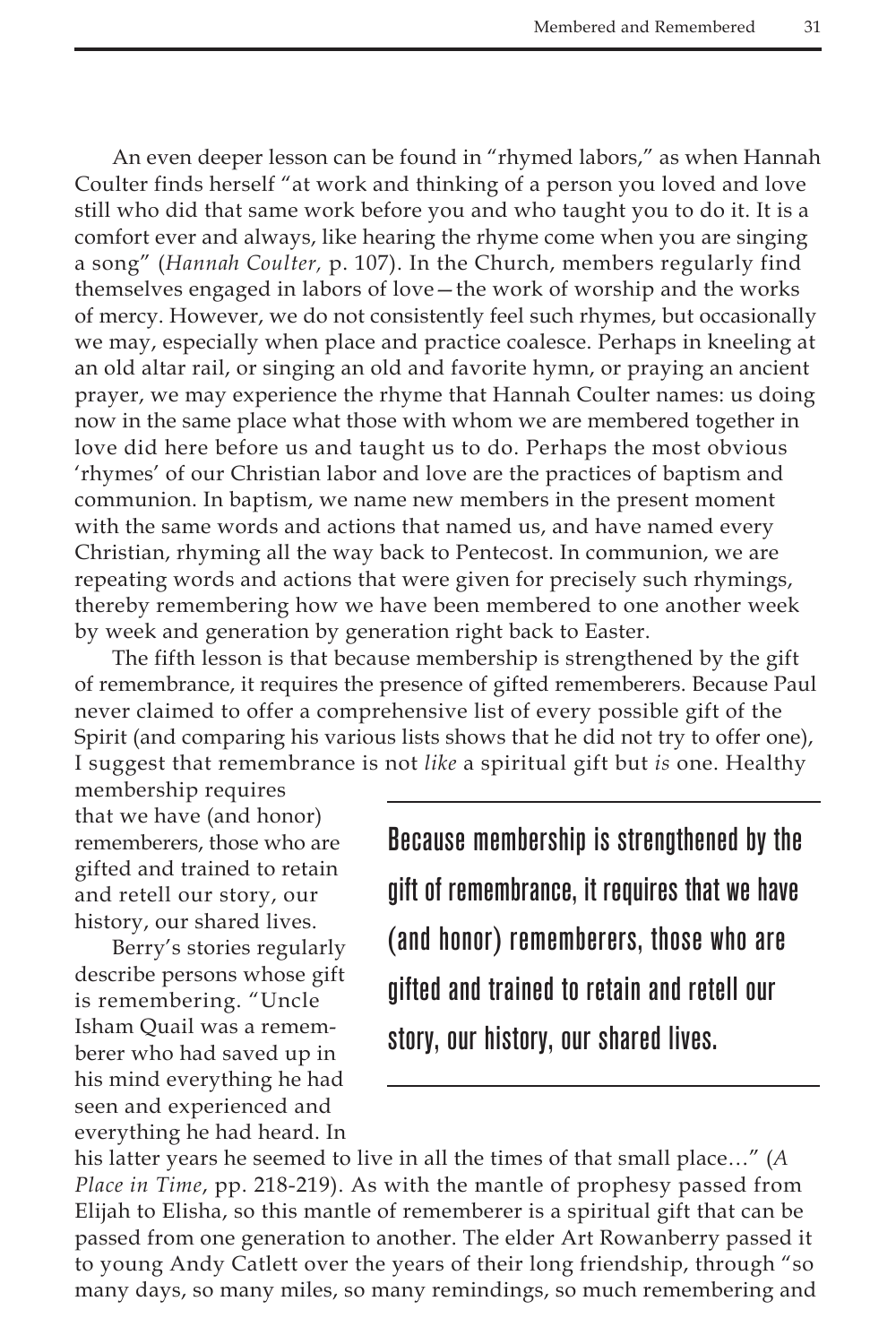telling" (p. 194). The result, visible when Andy had himself become "an old man, remembering an old man, once his elder and his teacher," was that Andy "has kept Art's mind alive in his own. Some of Art's memories Andy remembers" (p. 194).

We have been so afraid of traditionalism, we have become so addicted to advertisement's incessant trumpeting of the next new thing, that our sense of membership has become infected with a kind of 'gnosticism of the now,' a belief that the Church is nothing more than its instantiation at the present moment. We need rememberers exercising the gift of remembrance to "quote [the dead] in their own voices at appropriate times…[and] to call the absent into presence" (*Place in Time*, p. 231). We need gifted rememberers to keep alive in their minds the minds of our saints. Where this gift of *remembrance* has been rightly exercised, we too might feel the *re-membering*, feel "that a current of love traveled among [us], and joined [us] to one another, to those who were absent"—indeed to all that great cloud of witnesses (Hebrews 11) stretching from here to Ur of the Chaldees, from now back to Genesis 12.

The final lesson from Berry is that this full scope of membership that we can experience in hopeful remembering is already real, apart from our mentality. "If the dead had been alive only in this world, you would forget them, looks like, as soon as they die. But you remember them, because they always were living in the other, bigger world while they lived in this little one, and this one and the other one are the same" (*A Place in Time*, p. 110). The connection of the body of Christ through time is more than an historical fact, more even than our capacity to keep previous members 'alive' in our memories. What truly connects us, what makes this temporally extended membership truly real, is Christ's remembering—"the care of a longer love than any…have ever imagined" (*Three Short Novels*, p. 221). Whether we remember it or not (remember Burley's "Do you know it? Or do you don't?"), Christ remembers and so we are membered through time into a timeless love. We can take as paradigmatic Christ's answer to the dying thief's plea, "Lord, remember me," which evoked the promise "Today you will be with me in Paradise." So we live each day in "that company of immortals" (*Three Short Novels*, p. 326) because of God's faithfulness in Christ.

That said, this reality can be *realized* by us in and through our hopeful remembering. Several of Berry's characters experience transcendent visions that re-member the remembered, perfected and whole. Once, after a day working in the cemetery and remembering the dead there, Jayber saw "the community as it never has been and never will be gathered in this world of time…. I saw them all as somehow perfected, beyond time, by one another's love, compassion, and forgiveness as it is said we may be perfected by grace" (*Jayber Crow*, p. 205). Hannah Coulter, at the end of her long life of love and loss, tells and retells with restrained hope the story of "the whole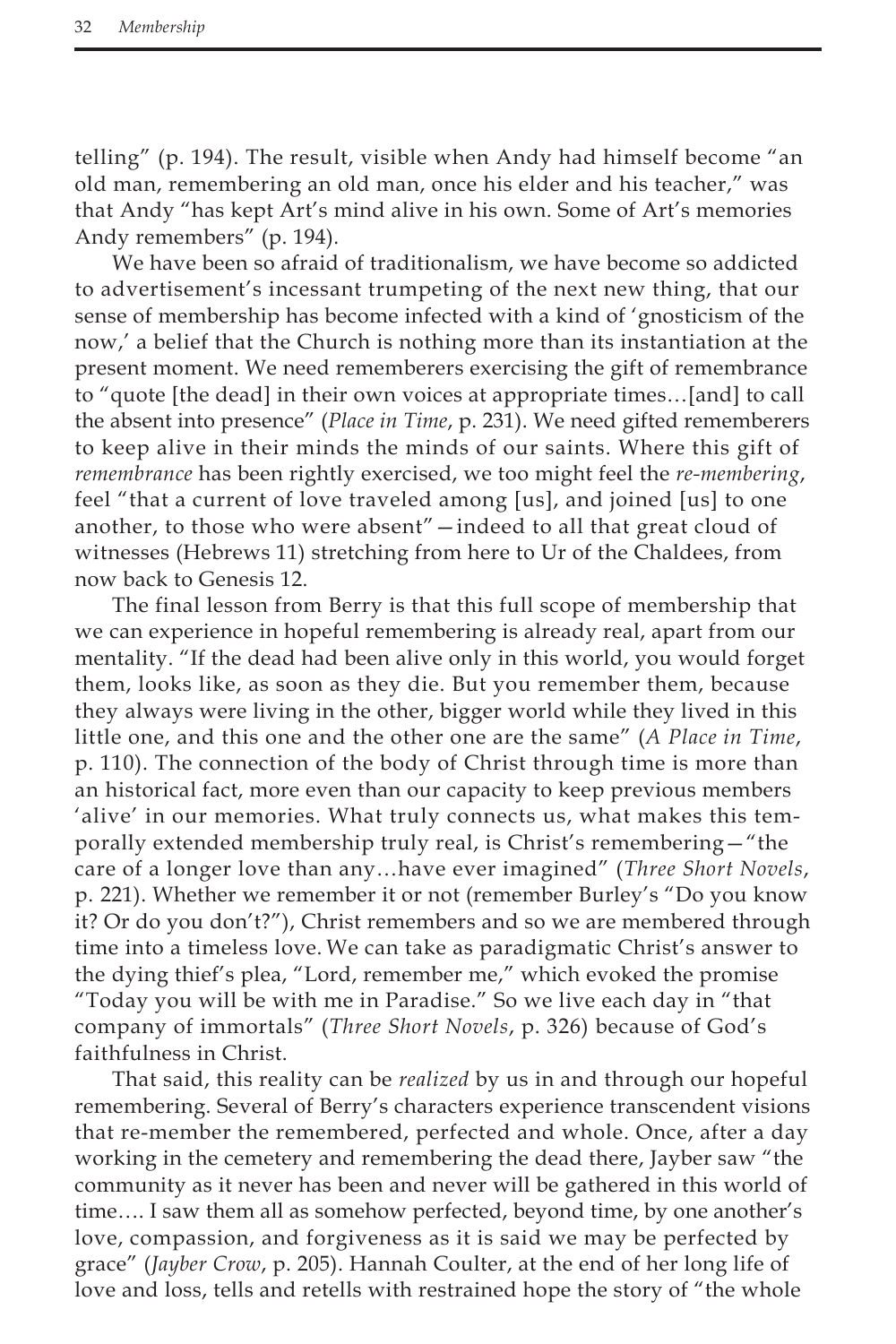membership, living and dead" (*Hannah Coulter*, p. 158). Her mind becomes a sort of "room of love where the absent are present, the dead are alive, time is eternal, and all the creatures prosperous" (p. 158).

At the end of *A World Lost*, Andy Catlett remembers members who have died, seeing them "waking, dazed, into a shadowless light in which they know themselves altogether for the first time" (*Three Short Novels,* p. 326). The light is transformative, and "in it they are loved completely, even as they have been, and so are changed into what they could not have been but what, if they could have imagined it, they would have wished to be" (p. 326). Notice that Andy's remembering is not of a nostalgic past. It is clear-eyed about how much of our story is inextricably bound up with heartache, suffering, sorrow, and sin, mistakes made and evils chosen. In *A Place in Time* we learn that Elton Penn believed that "all apologies come too late…that apologies can't undo mistakes…" (p. 230). Andy reflected on that in light of learning that Elton's mother-in-law "years too late,…had been sorry, had repented of the hurt she had given and wished to take it back…" (*A Place in Time*, p. 236). From our perspective, this is "… all too late. 'Too late,' Andy could again hear Elton saying with the blunt finality of the world's mere truth" (p. 236). And with Andy we realize that our human history is an accumulation of "a limitlessness of heartache: of second thoughts too late, of the despair of undoing what had been done, of some forlorn hope, even, that could not be undone by despair or numbed

by time" (p. 236). For Andy, "it seemed…almost a proof of immortality that nothing mortal could contain all its sorrow" (p. 236). And so "… he was thinking of heavenly pity, heavenly forgiveness, and his thought was a confession of need. It was a prayer" (p. 237).

Berry's final lesson for us is of a remembering love that includes us in its forgiveness, of "a light that includes our darkness" (*Jayber Crow*, p. 357; cf. John 1:5), of a love

The connection of the body of Christ through time is more than an historical fact, more even than our capacity to keep previous members 'alive' in our memories. What makes this temporally extended membership truly real, is Christ's remembering—"the care of a longer love than any…have ever imagined."

that "overflows the allowance of the world" (*Jayber Crow*, p. 204) so that we will finally be "corrected and clarified" (*Three Short Novels*, p. 221). This lesson should come as no surprise to Christians, given our remembering Table prepared in the presence of enmity (Psalm 23), celebrated in the aftermath of betrayal and abandonment, sharing a body broken by our sin yet re-membered by "the care of a longer love" (*Three Short Novels*,